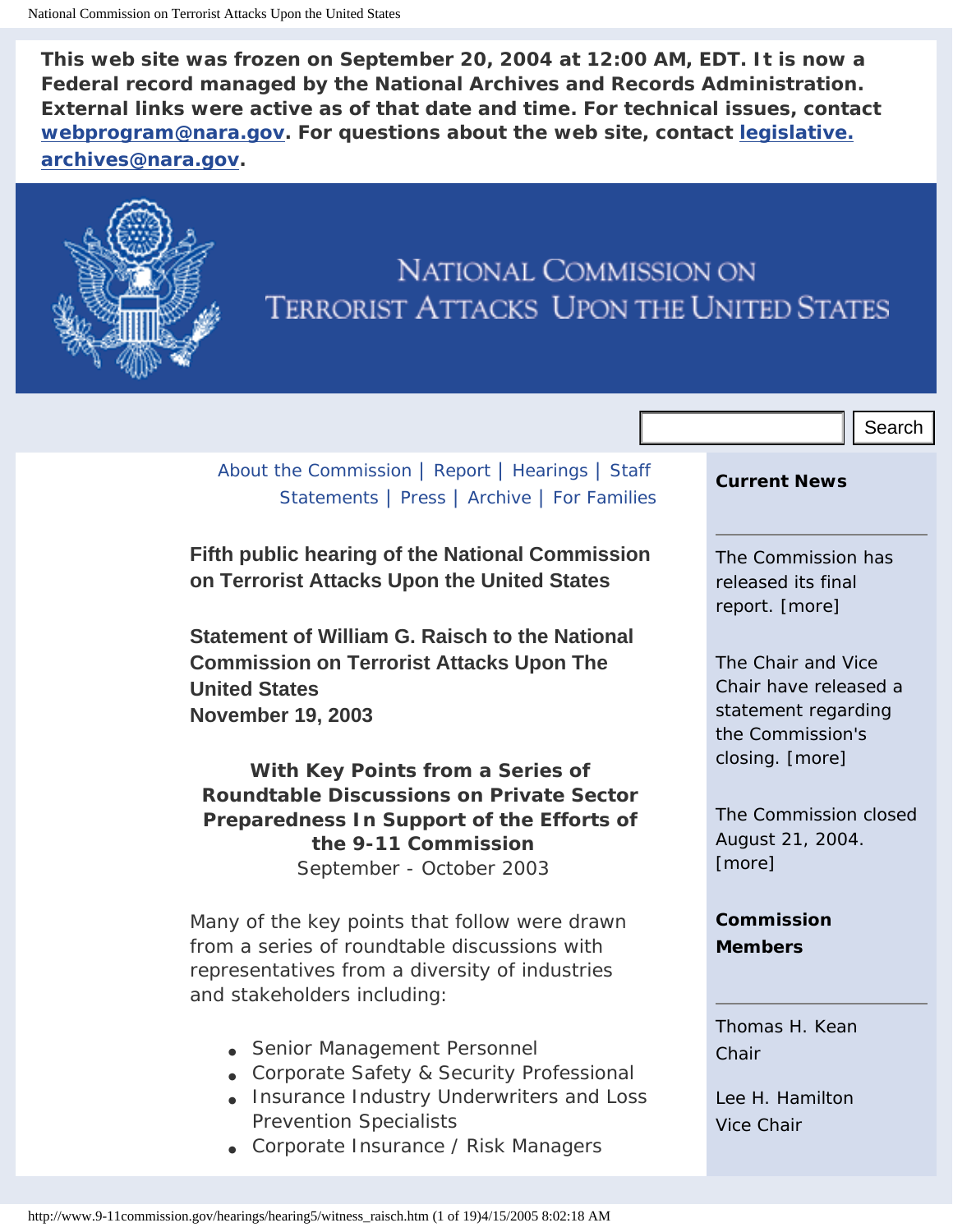- Regulatory Officials
- Corporate Counsel
- Legal Experts
- Public Safety Officials
- University Academicians
- Government Researchers & Investigators
- Rating Agency Analysts
- Standards Organization Representatives
- Industry Trade Association Personnel
- 9-11 Commission Staff

To promote free discussion, these roundtables were all conducted on an "off-the-record" basis; therefore, individual participants and their organizations are not referenced. Their participation nonetheless is sincerely appreciated and has significantly contributed to the understanding of this important arena and the development of strategies for the effective advancement of preparedness in the private sector.

This report is presented in a modified outline format and organized into three sections as follows:

- **The Need for Private Sector Preparedness** which outlines the rationale for a concerted effort to promote preparedness among private sector businesses and other organizations
- **Short Term Strategies** which discusses the initiatives that can be taken in short order primarily utilizing those elements which already exist but lack a framework and focus.
- **Long Term Strategies** enumerates a variety of initiatives that could be developed with concerted public/private effort. This section includes both new incentives as well as new programmatic initiatives to promote preparedness.

## **The Need for Private Sector Preparedness**

[Richard Ben-Veniste](http://www.9-11commission.gov/about/bio_ben-veniste.htm) [Fred F. Fielding](http://www.9-11commission.gov/about/bio_fielding.htm) [Jamie S. Gorelick](http://www.9-11commission.gov/about/bio_gorelick.htm)  [Slade Gorton](http://www.9-11commission.gov/about/bio_gorton.htm) [Bob Kerrey](http://www.9-11commission.gov/about/bio_kerrey.htm)  [John F. Lehman](http://www.9-11commission.gov/about/bio_lehman.htm)  [Timothy J. Roemer](http://www.9-11commission.gov/about/bio_roemer.htm) [James R. Thompson](http://www.9-11commission.gov/about/bio_thompson.htm)

#### **[Commission Staff](http://www.9-11commission.gov/about/bios_staff.htm)**

[Philip D. Zelikow](http://www.9-11commission.gov/about/bio_zelikow.htm) *[Executive Director](http://www.9-11commission.gov/about/bio_zelikow.htm)*

[Chris Kojm](http://www.9-11commission.gov/about/bio_kojm.htm) *[Deputy Executive](http://www.9-11commission.gov/about/bio_kojm.htm)  [Director](http://www.9-11commission.gov/about/bio_kojm.htm)*

[Daniel Marcus](http://www.9-11commission.gov/about/bio_marcus.htm) *[General Counsel](http://www.9-11commission.gov/about/bio_marcus.htm)*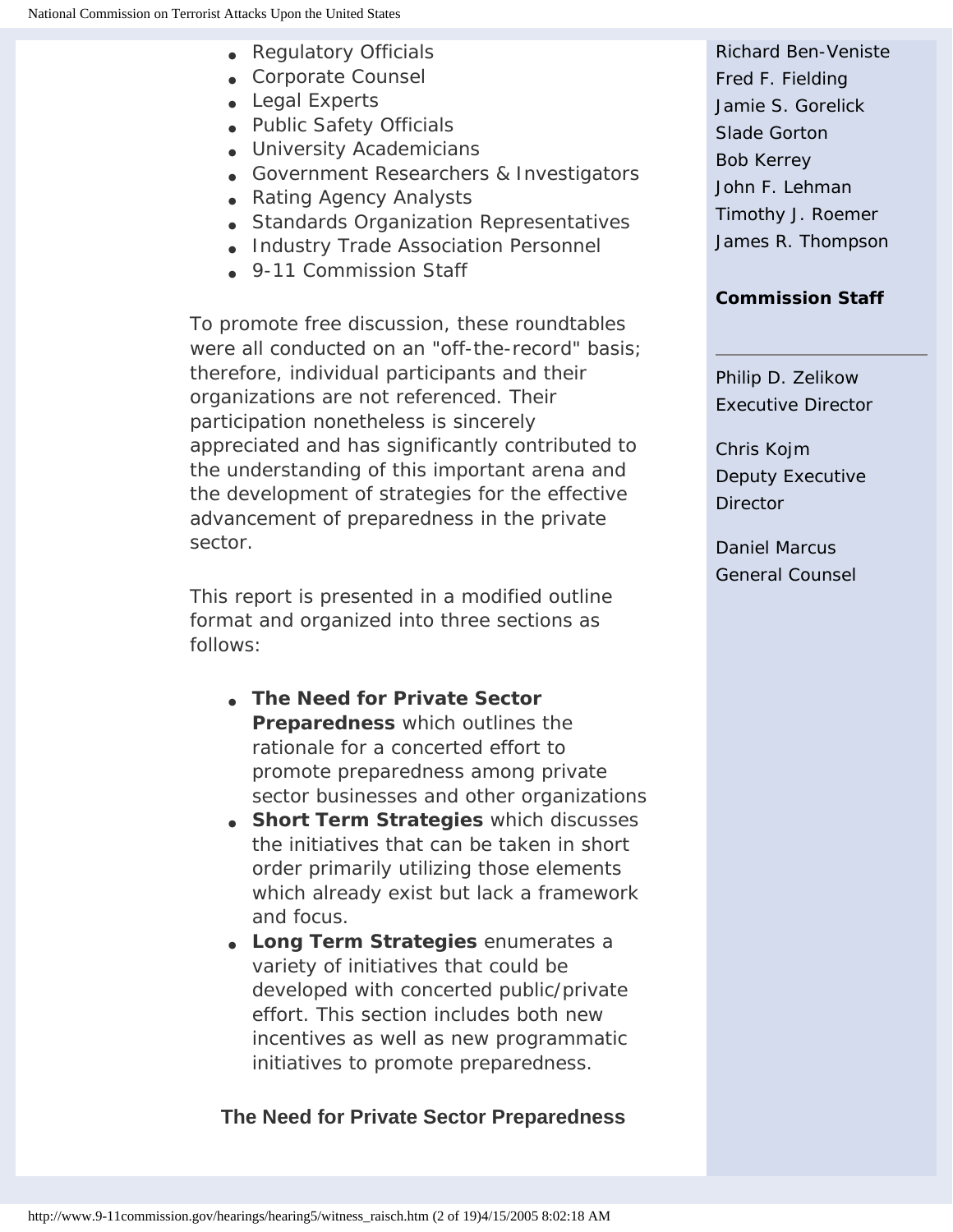● **Initially, Our National Focus has been Primarily on Public Sector** 

**Preparedness**: Much of the focus of preparedness efforts has been on

- ❍ public sector preparedness (police and fire fighters, intelligence, military, transportation facilities, etc.) or on
- ❍ the population at large (various general awareness campaigns, e.g. Ready.gov)
- **Yet Private Sector Business has the Most Infrastructure & People**: Businesses and other private sector organizations own 85% of America's infrastructure and employ the vast

majority of our country's employees. Furthermore these resources of people and property are organized workplace units which can be more efficiently coordinated in an emergency situation than "the general public."

- **Preparedness is Important & Can Minimize the Impact of Disaster**: As a nation, especially post 9/11, we have acknowledged the importance of emergency preparedness in minimizing the impact of any disaster on people and property. Research has shown a clear relationship between advance preparedness and good outcomes for corporations after a crisis.
- **However, the Private Sector is Often Unprepared for Emergencies whether the Emergency is Terrorist-Related or Not**. Emergency preparedness has not been a historical focus of most firms with a few exceptions. There have been some exemplary efforts by select organizations and certain functional areas (e.g., information technologies) but on the whole emergency preparedness is not an priority for private sector organizations.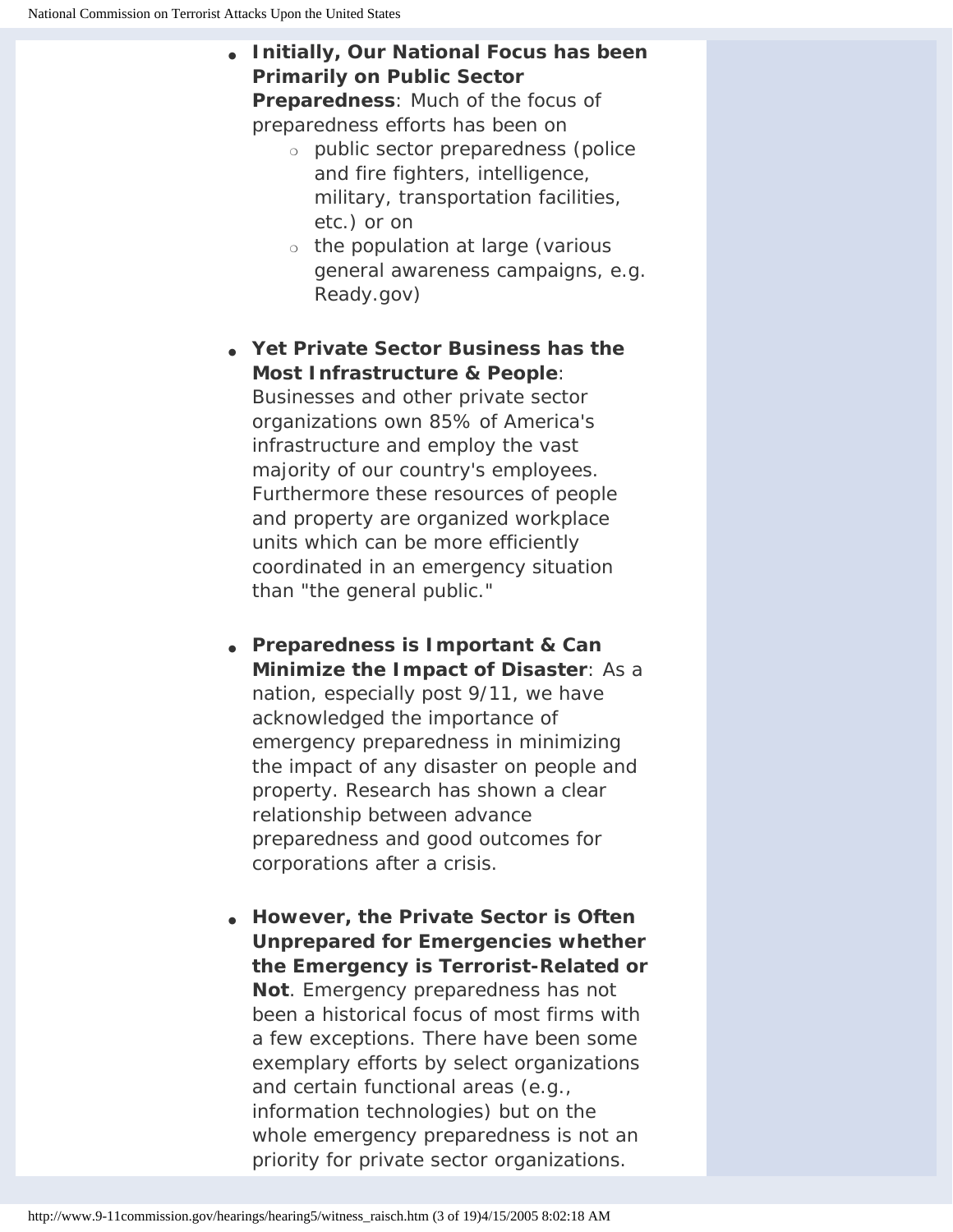- **Disaster Impacts on the Private Cost the Public as well as the Individual Companies**: Loss of tax dollars, expenditures by the Federal Emergency Management Agency, the Small Business Administration and other agencies in response to private sector losses are often substantial.
- **When Large Scale Disasters Impact Businesses There Can Be Dramatic Effects on Regional Economies as well as the National Economy**. This was especially evident after 9/11/01 but was also apparent after the recent Hurricane Isabel, the northeastern power outage and the wildfires in San Diego.
- **On an Individual Company Basis, Crises Occur With Significant Frequency**. Research indicates that over the course of any five-year period, there is a 40% chance that a Global 1000 company will loose 30% or more of its value within one month due to a crisis. Many risks cannot be insured against or hedged. (Oxford).
- **Yet, on the Whole, the Individual Companies Do Not See Themselves at Risk**. Firms often look at hazards on an individual basis and discount each of them individually as unlikely (e.g., management questions what the risk of a terrorist attack occurring in proximity to their firm is, as opposed to what is the cumulative likelihood that some crisis of some sort will occur whether it is terrorist attack, fire, hurricane, workplace violence, hazardous materials incident, severe winter storm, transportation outage, power failure, or other emergency in the foreseeable future.
- **Even When There is an Interest in**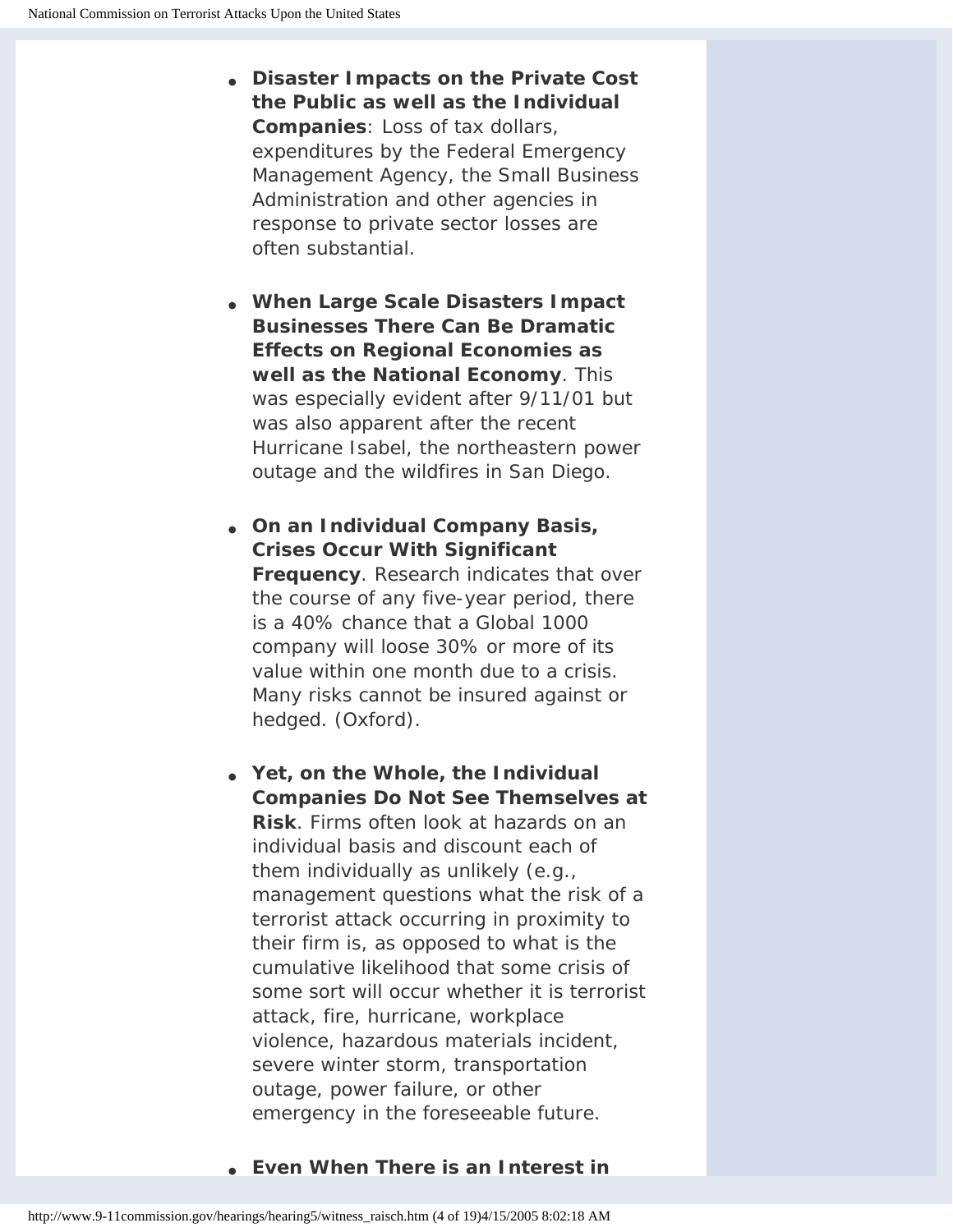**Preparedness, There is Uncertainty and Confusion in the Private Sector as to What to Do**: With a diversity of general but vague public messages, there is confusion in the private sector on preparedness issues and a need for coordination in this arena. It is not clear to many organizations, what can be done and what good "preparedness" is.

- **There is no clear understanding of any incentives for Private Sector Preparedness. There is no compelling rationale for a firm to undertake preparedness measures.**
	- ❍ Regulatory issues are vague except in specific industries like financial services which has specific SEC regulations
	- ❍ No direct correlation between preparedness and cost savings in insurance is seen
	- ❍ Little understanding of bottom-line impacts of preparedness
- **Constrained Budgets Due to the Slow Economy Limit Staff Time and Resources Available for Emergency Preparedness**

# **Short Term Strategies to Promote Preparedness**

## **Several Key Pieces to the Puzzle Already**

**Exist**: Many key elements of a potentially successful effort to promote private sector preparedness already exist while others have to be developed. The primary initial challenge may be one of integrating existing elements into a logical framework and then communicating them to the private sector. Then in turn, more developmental elements can then be addressed.

# **Three Key Elements Critical to Promoting Private Sector Preparedness:**

1. **Standards** for private sector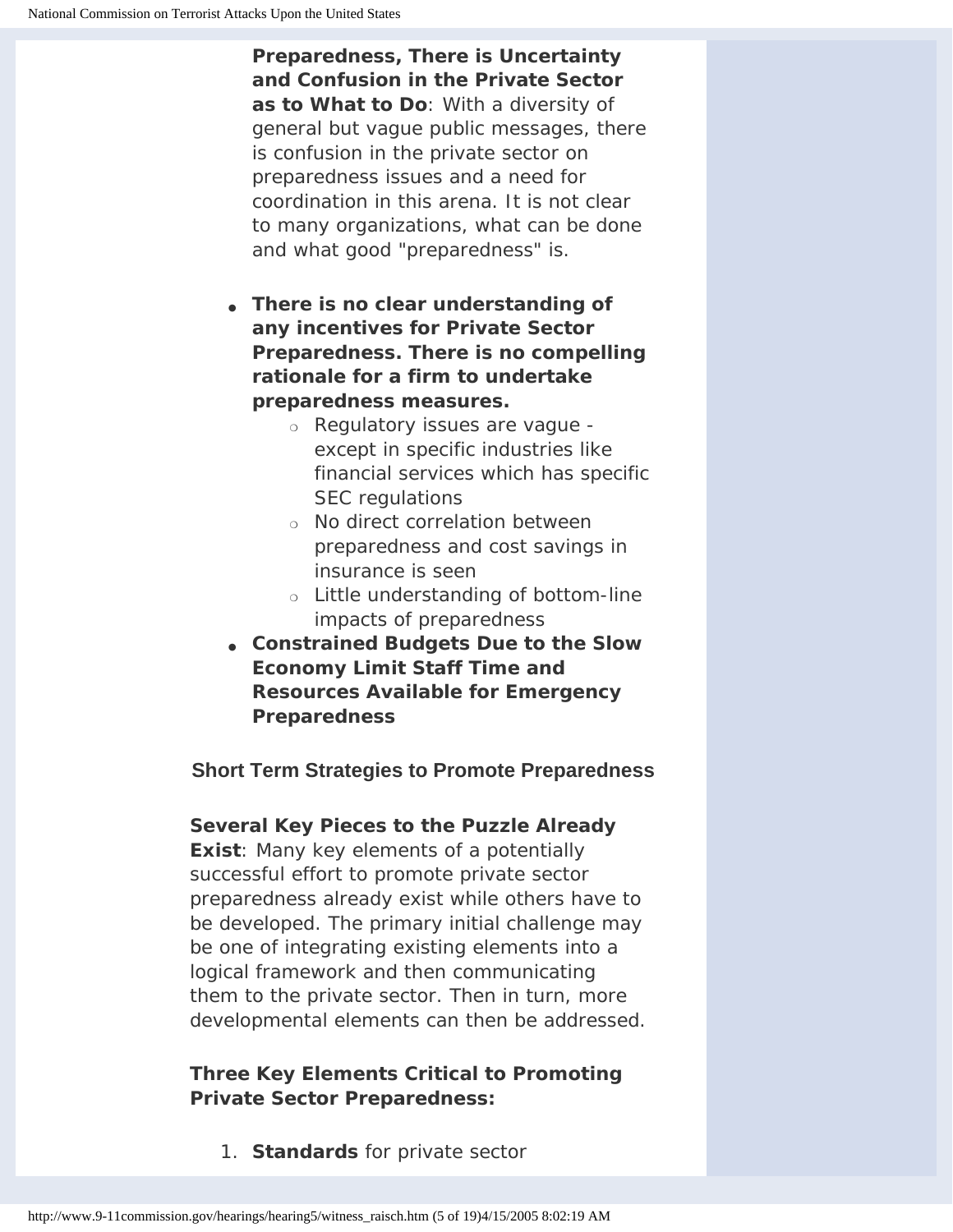preparedness (both process as well as physical)

- 2. **Incentives** to motivate the private sector to address the standards
- 3. **Education** to effectively communicate the incentives and the standards as well as related information such as best practices.

**1. Standards** can provide models for preparedness for private sector organizations to reference in their own efforts. They can be voluntary or regulatory. Currently, the existing process-oriented preparedness standard is voluntary while most life safety codes (fire/ building codes) are regulatory standards.

a. **The Process Standard for Emergency Preparedness (NFPA 1600) Offers Promise as The National Model for Private Sector Emergency Preparedness**: The process of Emergency Management including advance hazards analysis, remediation, response and recovery is central to effective preparedness. The NFPA 1600 Standard on Disaster / Emergency Management and Business Continuity Programs provides the overall process and functional inventory necessary central to build an effective preparedness program including an overall plan to direct activity pre-crises, during and postcrisis. It is a consensus-based standard developed in accordance with the American National Standards Institute (ANSI).

NFPA Standard 1600 was developed by the National Fire Protection Association in consensus with public and private sector organizations including the Federal Emergency Management Agency, the National Emergency Management Association and the International Association of Emergency Managers. It is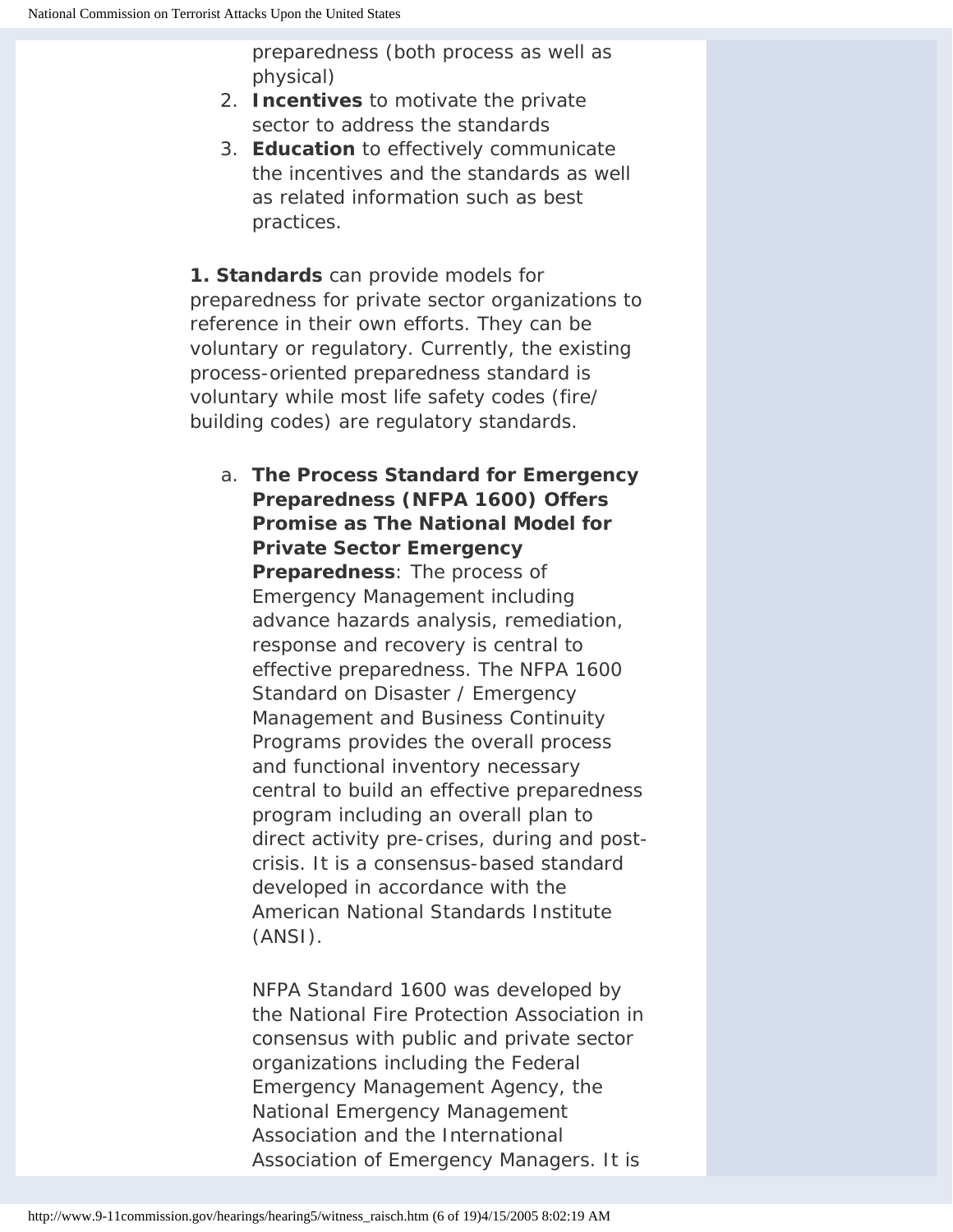the only process-based standard existent on either a national or international basis. The standard identifies the key functional areas and an overall strategy for disaster preparedness and business continuity for both private and public sector organizations. It takes a "total program approach" for disaster /emergency management and business continuity programs by providing common program elements, techniques and processes. It is not a detailed "how to" but rather a general strategic level reference that can serve as a guide in the development of an overall program. Given the difference among organizations, more detailed plans and operational level policies and procedures are best developed on a company-by-company basis.

There are no competing standards to NFPA 1600. Since it was only elevated to a full national standard in 2000, NFPA 1600 is still not widely known. It is currently a voluntary standard so regulatory bodies have not publicized the standard as many other NFPA regulatory standards are. Nonetheless, NFPA 1600 is a significant resource for private sector preparedness, worthy of greater communication and use.

- b. **Building / Fire Code Standards for Emergency Preparedness**: Local life safety / fire / building codes generally dictate such issues as fire egress (including corridor and stairwell widths), sprinkler system requirements, fire door ratings, etc. There are two key issues in this regard:
	- ❍ There are two primary competing codes in this respect (NFPA and ICC - International Codes Council). The codes have substantial similarities. Furthermore, it is the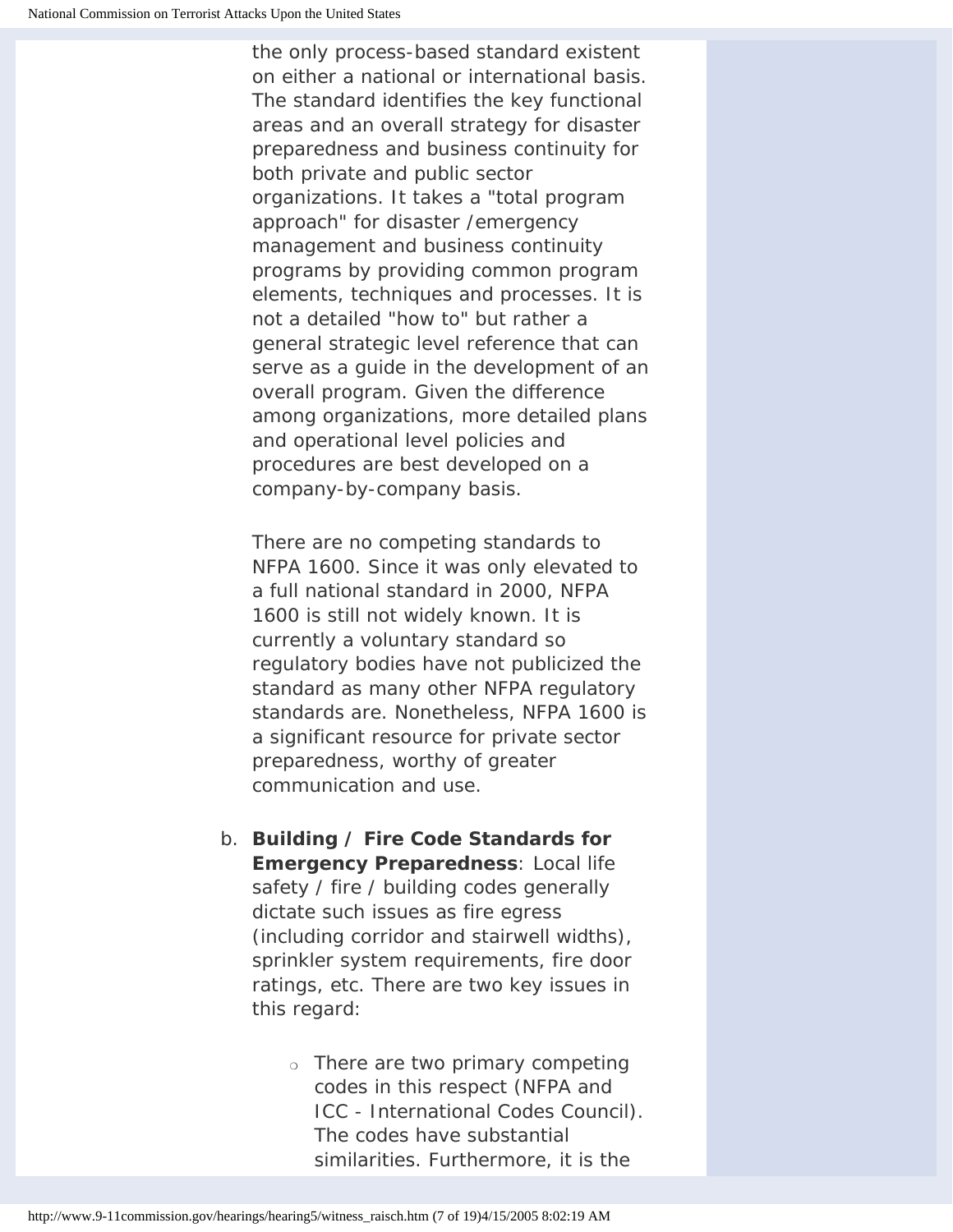local government's prerogative to modify the codes as they see fit within their jurisdiction. Thus, there can be differences in the life safety/fire/building codes from area to area. The standards though on the whole are similar with certain exceptions. This is an area of concern to many private sector organizations that would prefer a truly national standard - especially those organizations with multiple sites. While there has been some movement in this direction, the effort could be furthered by a national entity that sought to promote greater consensus in this regard (perhaps the Department of Homeland Security or ANSI in select areas). Nonetheless, the doctrine of "home rule" by state and local governments may make this effort an uphill battle.

❍ There is an acknowledged need to review existing life safety codes in light of the post-9/11 environment. New York City's Local Law 5 (Life Safety Code) with its most recently proposed amendments reflecting lessons learned from 9/11 may serve as a worthwhile reference for the evolution of structural or building codes which address emergency management issues.

**2. Incentives** provide the "carrots and sticks" to motivate organizations to undertake preparedness measures. Absent incentives "Emergency Preparedness" is just a good idea. Incentives can be both positive (e.g., benefits) and negative (e.g., fines). Existing incentives follow and offer the greatest short run opportunity to promote greater preparedness. Potential incentives subject to development are discussed later.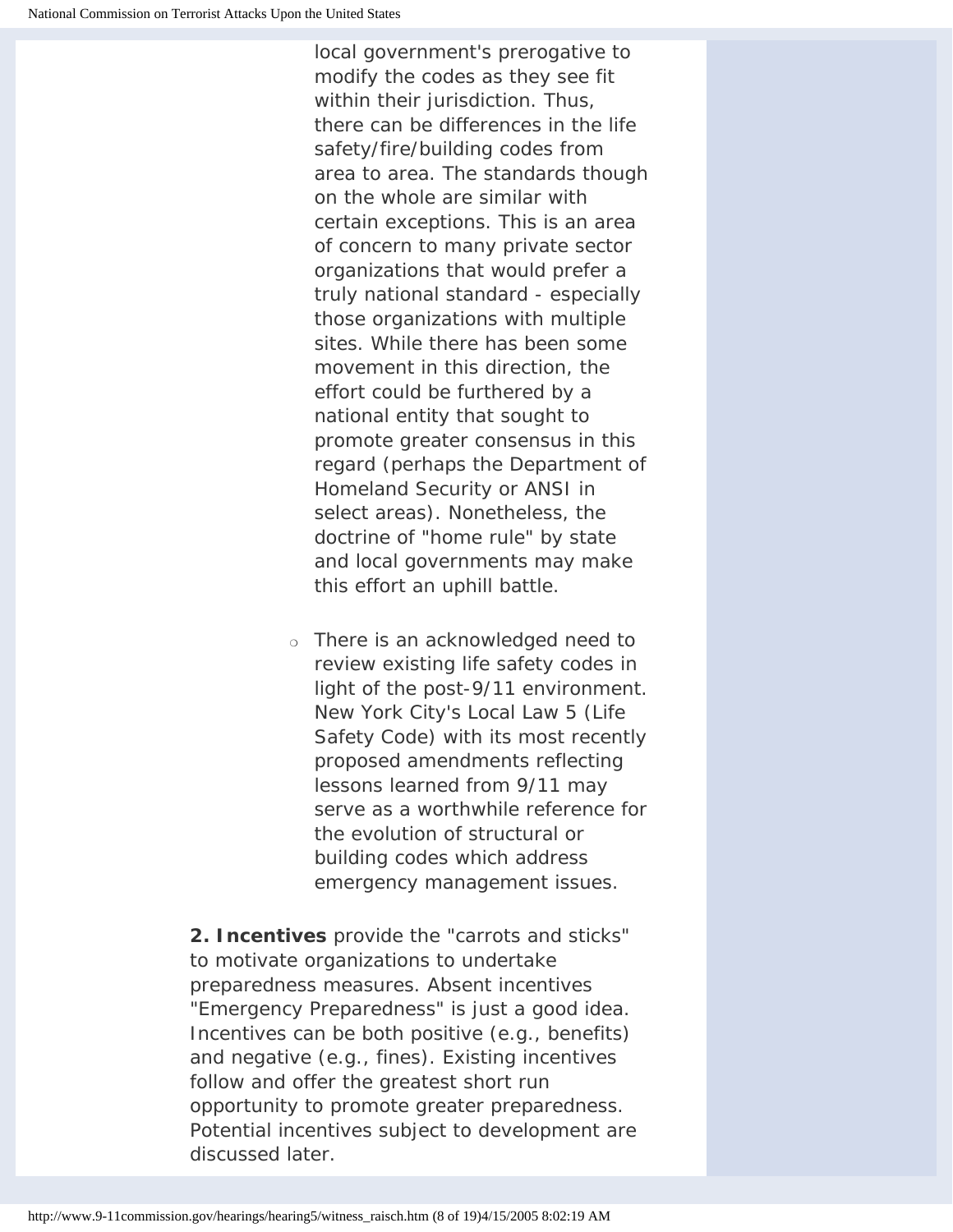- a. **Existing OSHA Regulations Require Workplace Evacuation Plans and in some cases More Complex Emergency Response Plans**. The Occupational Safety & Health Act and the Occupational Safety & Health Administration which administers the Act reflect key elements for promoting preparedness:
	- ❍ Regulations already exist which require Emergency Action Plans (essentially evacuation plans required for all workplace organizations) and more involved Emergency Response Plans (required for specific processoriented organizations)
	- ❍ OSHA has an existing enforcement function with the capability of writing fines
	- ❍ As importantly, OSHA has an established and staffed program of "Compliance Assistance" which takes a non-enforcement and consultative approach to promoting workplace safety through education and assistance. This effort is exemplary and should be widened in its staffing and support.
	- ❍ Additional funding may be needed to truly promote this effort and to promote recognition of and compliance with these regulations as a basic foundation for effective evacuation.
- b. **Legal Liability: With an Average Directors & Officers Liability Claim for a Publicly Traded Company Ranging From \$19 - \$24 Million , this Liability Can Be Significant**. Minimizing exposure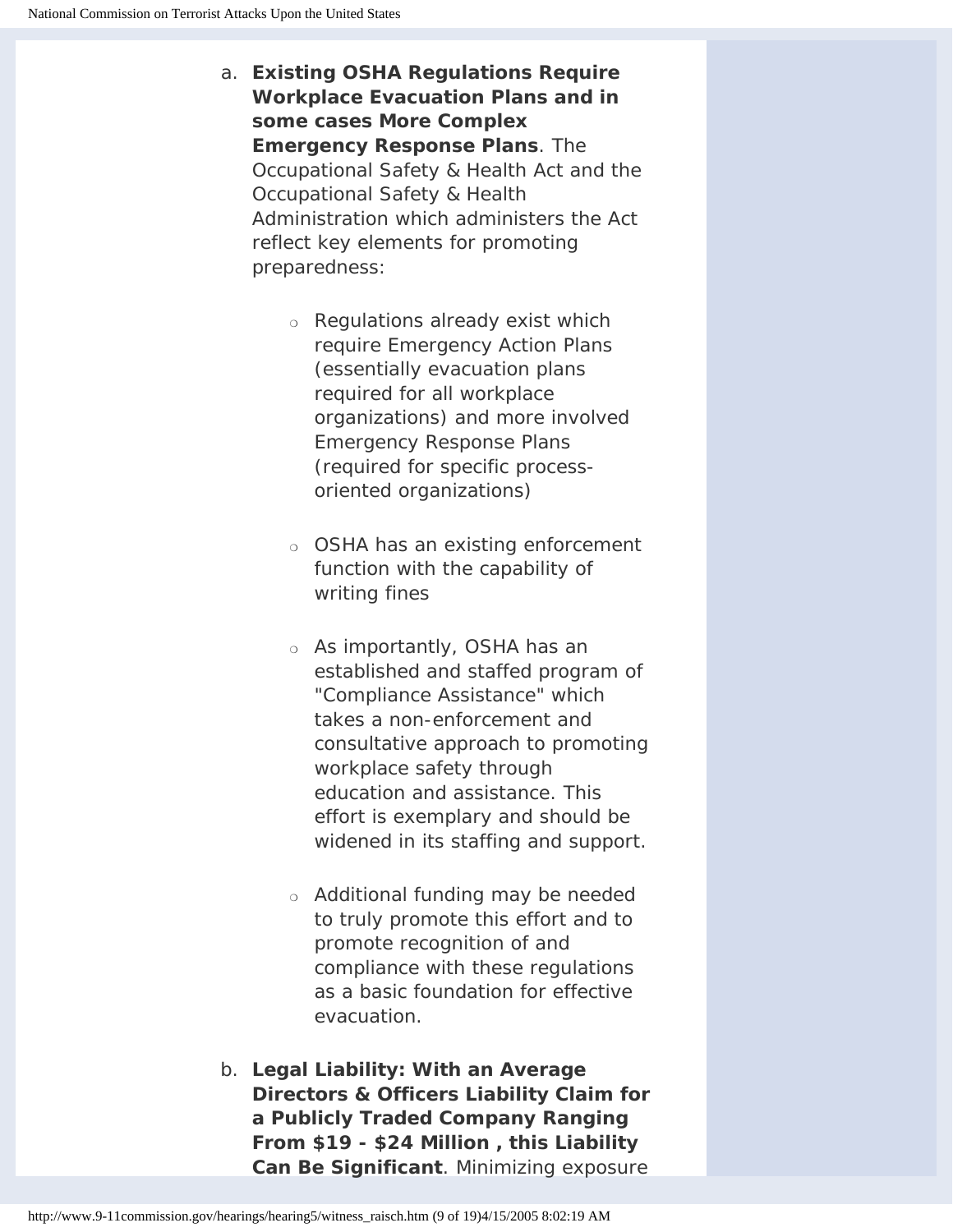may become a major incentive for private sector preparedness. The recent decision in Federal Court holding that the Airlines should have reasonably foreseen a 9/11 type Terrorist Attack suggests that all organizations may have a legal responsibility to plan and prepare for emergencies.

- ❍ The Perceptions of "Reasonableness and Foreseeability" Are Changing in terms of D&O Insurance: Everything is foreseeable now. It is now the expectation of employees and investors that all corporations should be prepared and this will be an issue in the aftermath of any crisis. Some see the potential liability based upon "Negligent Failure to Plan for Emergencies."
- c. **Crises Happen More Frequently than Thought** As previously, discussed Oxford Metrica research suggests over the course of any five year period, there is a 40% chance that a Global 1000 company will loose 30% or more of its value within one month due to a crisis.

## d. **Risk to Market Valuation**:

Preparedness Impacts Market Valuation Research on Post-Event Crisis Management and Impact on Shareholder Value (Oxford Metrica) indicates

- ❍ Many risks cannot be insured against/hedged
- ❍ Large firms are not more resilient than smaller firms
- ❍ Organizations can potentially benefit from crisis if handled well (e.g., increased visibility, good publicity, etc.)
- ❍ There is a positive relationship between advance preparedness and good outcomes.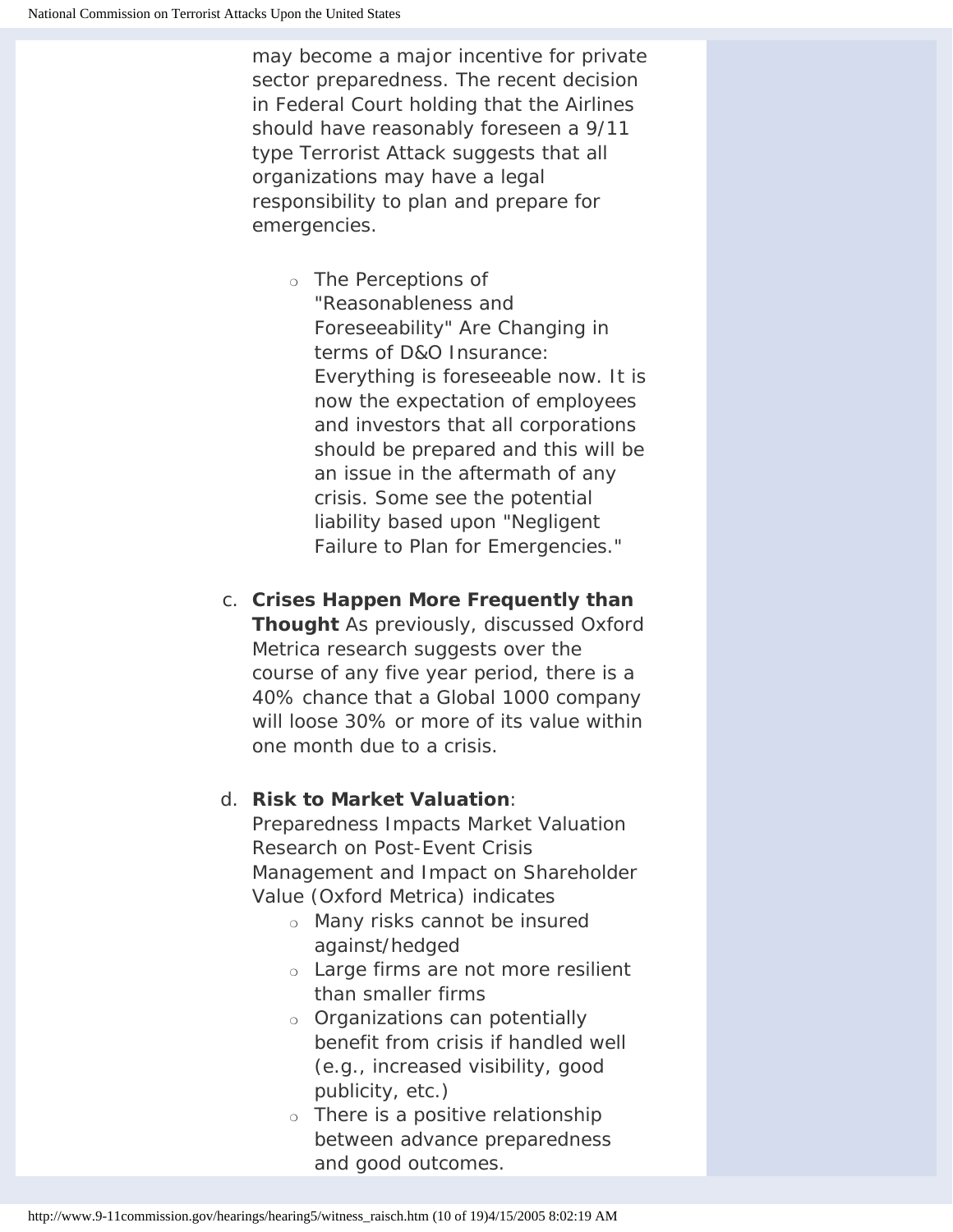- e. **Additional "Bottom Line" Oriented Rationale** based upon current research and experience
- f. **Social Conscience Rationale** including commitment to employees, community and country

### **3. Education**

- a. **Spotlight Key Existing Preparedness Standards and Incentives**. Publicize and educate the private sector on what already exists with respect to the rationale for preparedness and the standards on how to prepare their organization. There is a tremendous lack of understanding with respect to emergency preparedness in the private sector.
- b. **Provide Access to Additional Supportive Resources** including
	- ❍ Planning Aids
	- ❍ Best Practices
	- ❍ Self-Assessment Aids
	- ❍ Management and Workforce **Training**
- c. **Deliver Education via a Multi-Media Network**
	- ❍ Print
	- ❍ Television
	- ❍ Web-based
	- ❍ Video/CD
- d. **Integrate Existing Resources for Easier Private Sector Access (possibly via a single gateway)** including
	- ❍ Universities
	- ❍ Professional Associations
	- ❍ Trade Associations
	- ❍ Government Agencies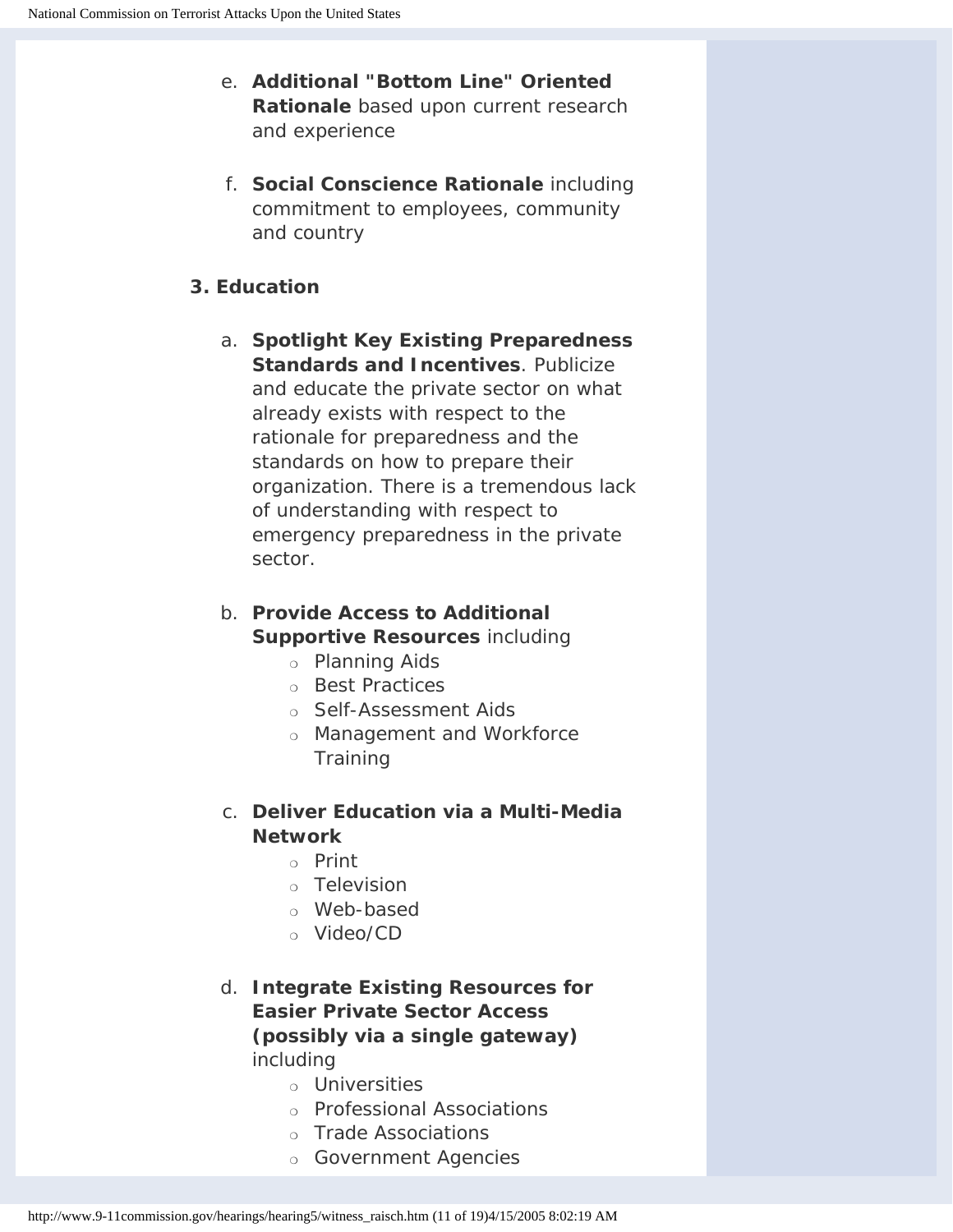### ❍ Media

❍ Other Private Sector Resources

## **Long Term Strategies for Preparedness**

## **Potential Additional Incentives to be Developed**

- Financial Incentives (tax credits, grants, etc.) Could Be Developed to Further Promote Greater Voluntary Compliance. Real estate tax abatements and enhanced development rights could also be used to promote building owners to undertake physical plant remediation efforts that promote greater emergency preparedness. New York City is currently evaluating such measures. Tax credits would effective for both building owners and tenants.
- Existing Regulations (e.g., OSHA) Could be Expanded or New Emergency Preparedness Regulations Developed (e. g. NFPA 1600 could become a mandatory not voluntary standard for some organizations)
- Promote the Establishment and/or Recognition of Insurance-Based Incentives Rewarding Preparedness. Insurance companies may consider preparedness in the underwriting & pricing of insurance for private sector organizations. This could potentially allow for relatively lower premiums for those organizations that are well prepared versus those that are not.
	- ❍ But Insurance Companies Need a Generally Accepted Standard for Private Sector Preparedness that Can be Measured. It is difficult for insurance companies to understand whether or not an organization is "prepared" without a commonly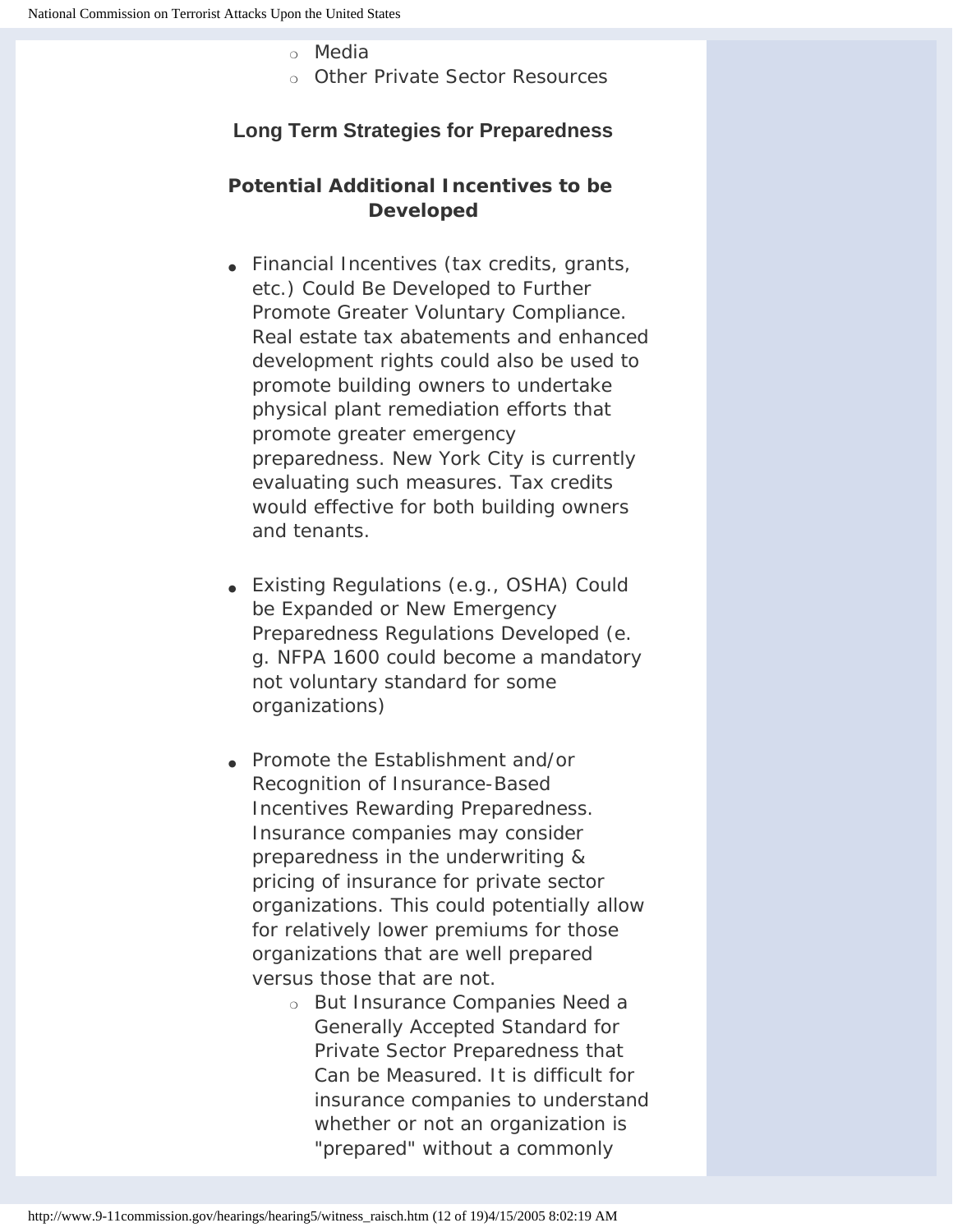accepted standard. Only with such a standard can the industry effectively incorporate preparedness into its underwriting and premium pricing. They are often unaware of NFPA 1600.

- ❍ Regulatory and Industry Consensus Would Also Be Necessary.
- Evaluate Further Development of Regulatory-Based Incentives
	- ❍ Promote Wider Standardization and Updating of Fire / Life Safety and Building Codes which already exist but could benefit in some cases from updating and standardization in light of the new environment
	- ❍ Consider amending OSHA legislation to require a proactive reporting by the private sector to OSHA confirming the existence of Emergency Action Plans and Emergency Response Plans. Currently, these plans are generally required but can often only validated by OSHA upon submission of a complaint.
	- ❍ Coordination of emergency preparedness initiatives is needed among various geographic jurisdictions as well as levels of federal, state and local government. Perhaps the Department of Homeland Security might be an effective catalyst in this regard
	- ❍ Research the Advisability of Wider Regulatory Standards for Private Sector Preparedness (e.g., the adoption of the NFPA 1600 Standard into law).
- Evaluate Separate Legislation and/or an Amendment to Sarbanes-Oxley that Addresses the Need for Crisis Preparedness in Corporate Governance.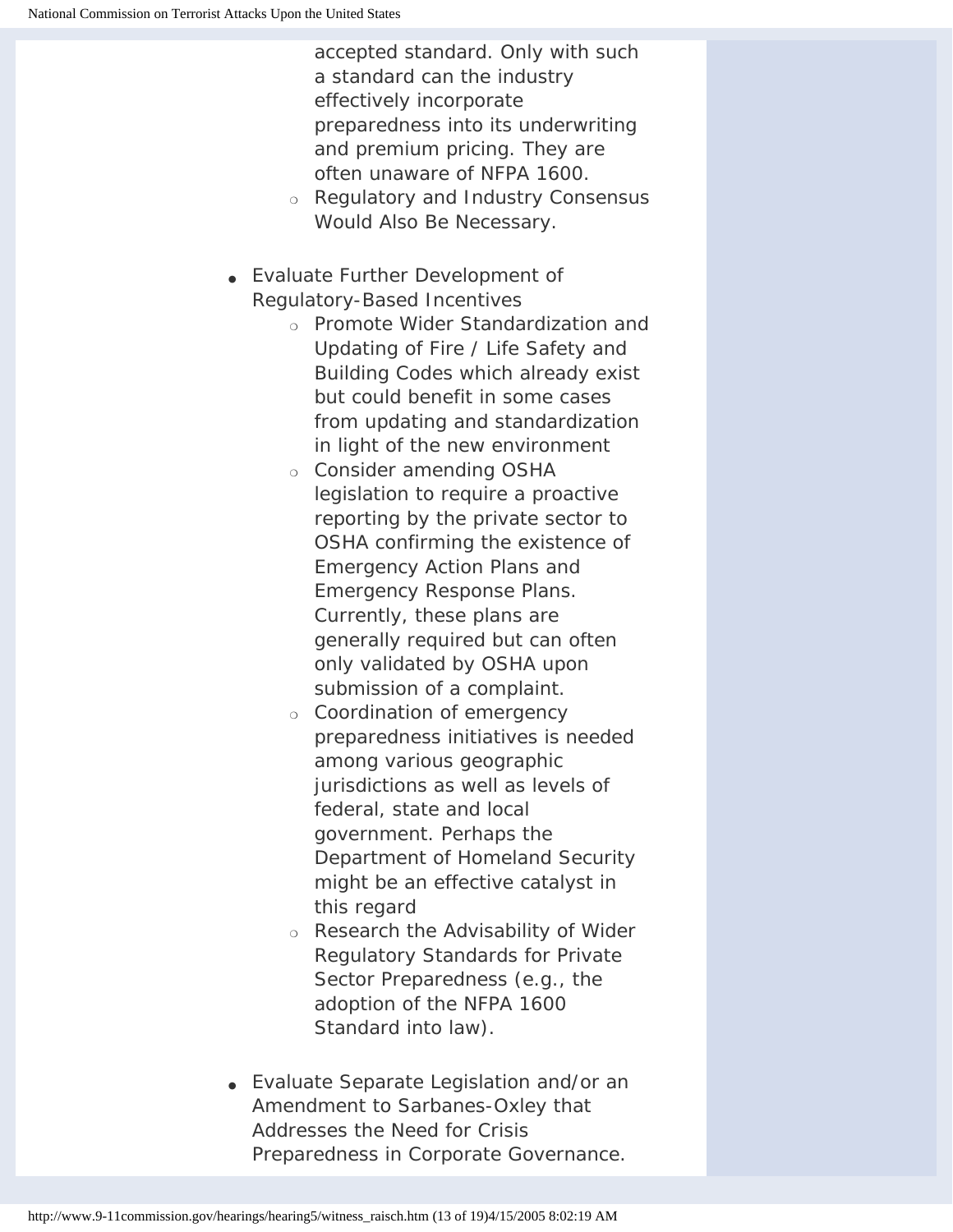Sarbanes-Oxley has been a very strong motivator for corporate change. While Sarbanes-Oxley does not address emergency preparedness, it may serve as a model for establishing a crisis management responsibility in corporate governance.

- Promote Market Valuation/Rating Agency Incentives. Given a common standard, at least one of the rating bodies appear to be willing to include this in their analysis although it would be only one of many factors under consideration.
- Evaluate Promoting Emergency Preparedness as a Requirement for Participation in Private and Public Supply Chains (e.g., consider a preference or requirement for and emergency management program prior to doing business with the government)

## **Potential New Initiatives**

- Development of a Voluntary Private Sector Preparedness Accreditation Should Be Considered. There is currently a voluntary accreditation initiative underway (EMAP) which accredits governmental emergency management programs. This effort is supported by FEMA and administered by the National Emergency Managers Association (which represents governmental emergency managers). The development of a private sector equivalent of EMAP (perhaps building upon it) should be investigated.
- Market-Driven Preparedness Initiative: Harnessing Post 9/11 Public Interest in Preparedness to Promote Voluntary Compliance to a Recognizable Standard. Much the same way that an emphasis on quality has forwarded such corporate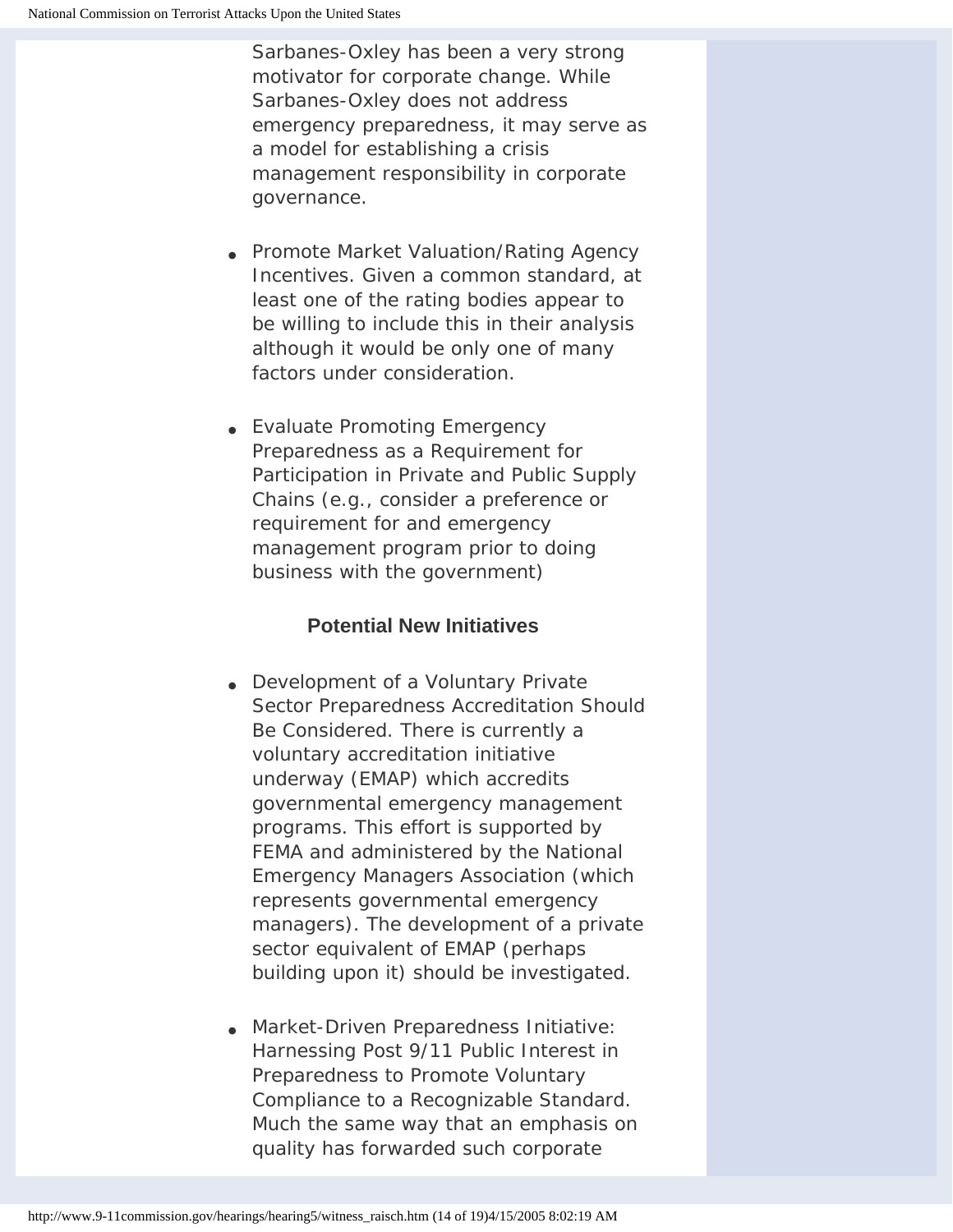quality standards as ISO 9000, so too could an identifiable preparedness standard become a factor which employees, building tenants, investors and others look for in an organization and/ or building. In the case of facility/building preparedness, Emily Raisch has proposed a recognizable symbol and ranking system akin to those posted by restaurants attesting to their ranking (A,B, C..) by the Department of Health. These rankings could be posted at such places as entrances to buildings and in elevators where the public could view them. Attaining a top rating could be seen as a competitive strength by building management/ownership and could be a factor to be evaluated by both current and prospective tenants. Defined, measurable criteria and optimally nonbiased third party inspection would be important to forwarding this initiative. Nonetheless, there may also be mechanisms which would not require outside certification. The only potential concern in this regard would be the use of this posted information in targeting weak facilities for terrorist attack but presumably no entity would pursue such a rating without at least a threshold of commitment to emergency preparedness. Therefore, it is likely that most of the participating organizations would receive a relatively high rating or could opt not to post a low rating.

- Development of a Self-Assessment Methodology so organizations can perform a preliminary assessment of their preparedness and identify both strengths and areas for improvement as well as establish a benchmark for progression in their preparedness efforts over time.
- Undertake Further Research to Identify the Value of Private Sector Emergency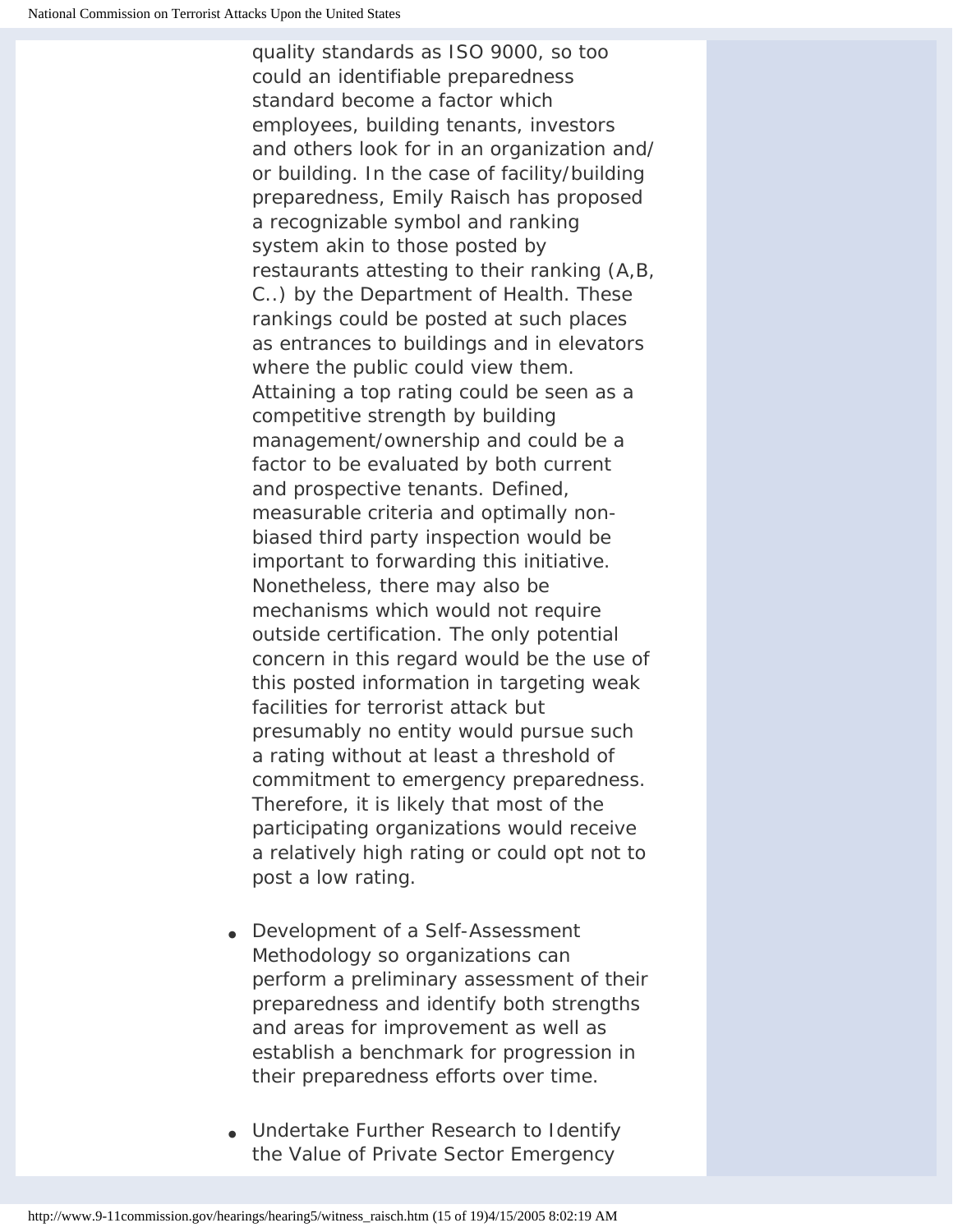Preparedness and the Most Effective Incentives to Promote Investment by Private Sector Companies. Bottom-line impacts of effective preparedness programs should be researched and generalized. Beneficial by-products of such programs such as improved employee morale and improved intraorganizational cooperation should be identifi

- Investigate the Need for Continuing Federal Government Support to Address Insurance-Related Concerns About Terrorism Risk.
	- ❍ The Terrorism Risk Insurance Act (TRIA) has provided an Important Cap to the Financial Risk of Insurance Companies and Has Sustained an Environment in which Insurance Companies Have Continued to Provide Insurance in Many Areas Where They May Not Have Otherwise.
	- ❍ TRIA is to expire at the end of 2005. Unless TRIA is extended or another alternative is developed, insurance companies suggest that they may not write policies in what they identify as high-risk areas (like Downtown New York City). Thus, TRIA may be an economic Time Bomb in this respect possibly impacting:
		- Workers Compensation
		- Property Insurance
		- Liability Insurance
	- ❍ It is Predicted that Proximity to a Potential Terrorist Target May Dramatically Impact Not only the Price but in Some Cases the Availability of Any Insurance as the insurance company will first look at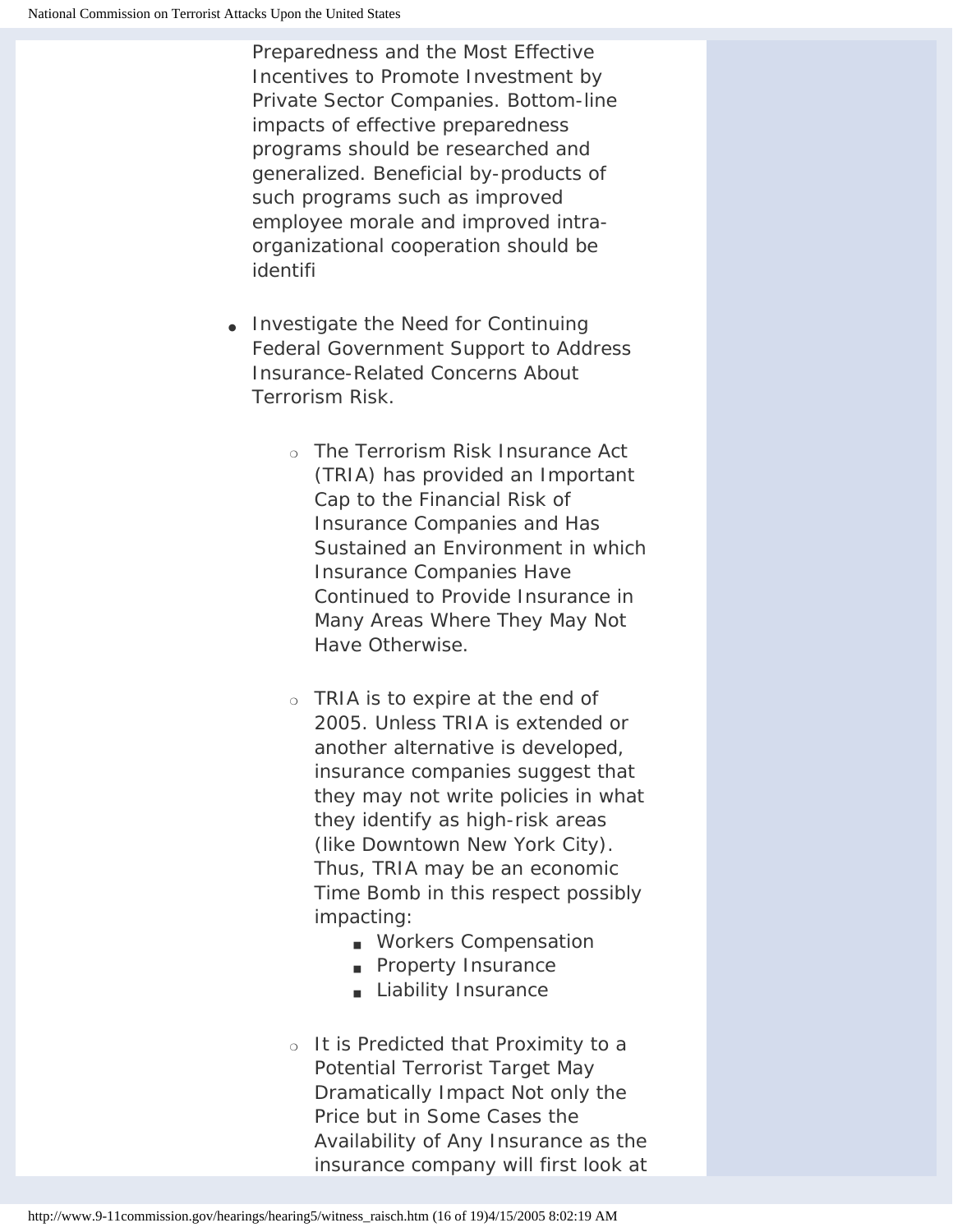the probability of collateral damage due to a terrorist related incident and then secondarily how prepared the organization is to weather the incident. There are 3,400 potential terrorist sites identified sites in the U.S. by one organization alone. (RMS).

❍ One leading recommendation is a mandatory reinsurance pool with first loss exposure by the insurance industry up to a threshold and then government funding thereafter of losses. Such an effort might parallel the U.K. terrorism pool.

# **Concluding Comments**

Multiple Initiatives Are Likely Necessary. Given the diversity of the private sector, a variety of distinct but coordinated efforts are most likely necessary to effectively promote emergency preparedness and crisis management.

For Any Effort to Be Effective, It Must Not Contribute to Existing Regulatory Complexity and Inconsistency But Instead Should Optimally Provide a Model for Greater Rationality: Any initiative for private sector preparedness must first seek not to worsen the existing situation by adding yet another layer of uncoordinated and inconsistent regulations. Rather, this initiative could in fact borrow from a primary role of the newly created Department of Homeland Security, that being to add coordination to government activities and breakdown barriers between agencies. Such an effort would likely be embraced by the private sector.

Joint Public / Private Involvement is Critical. Any effort to promote private sector preparedness must directly involve the private sector in both its development and application. That involvement must include the representation of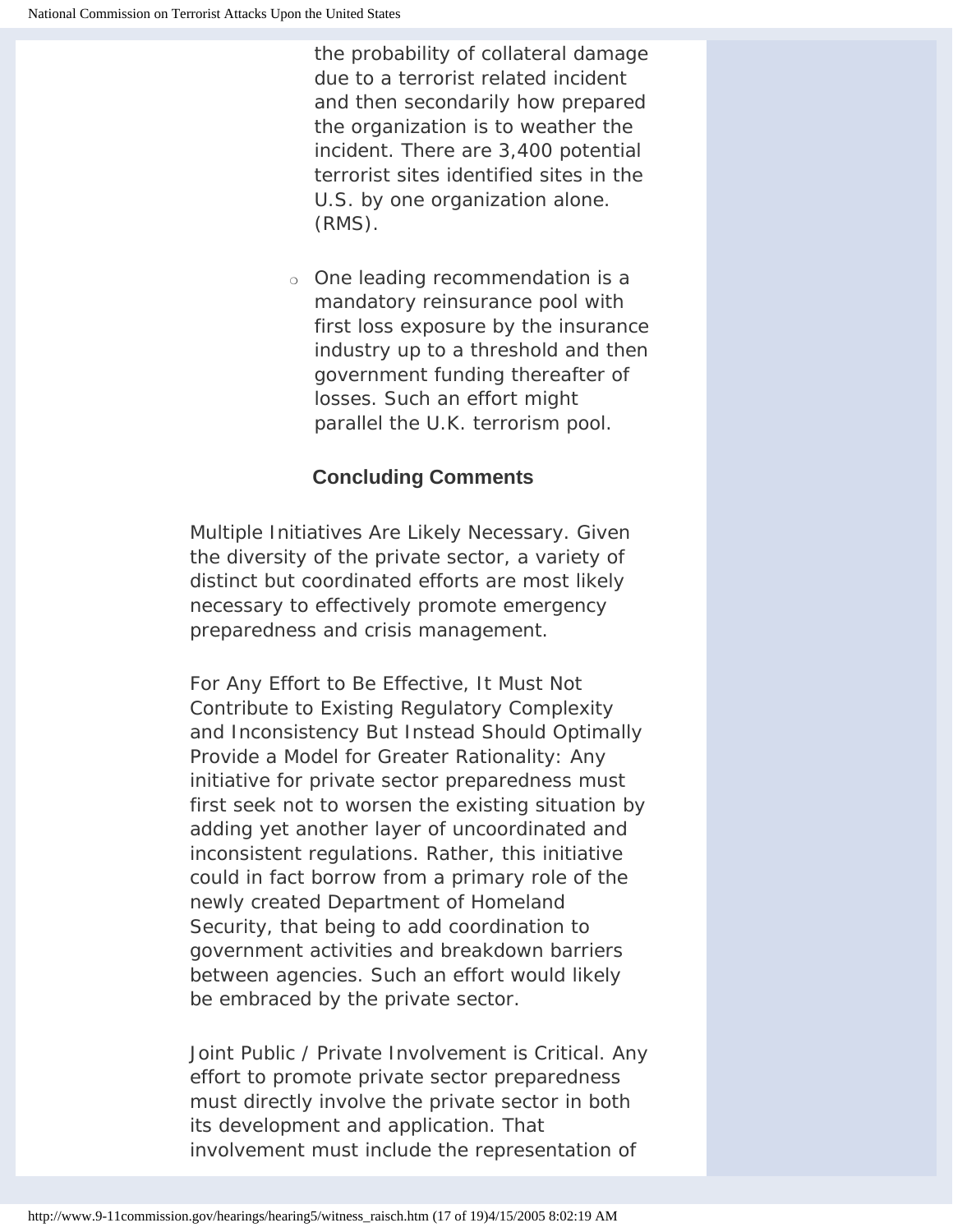the private sector organizations that will actually be impacted by any program if it is to be effective.

*Bill Raisch serves as the founder and director of the Emergency Corpstm Program, a nationwide initiative sponsored the Greater New York Safety Council. The program focuses on emergency management training with an emphasis on emergency response teams and the development of emergency management plans. He has provided training to nearly 200 organizations in emergency management in conjunction with subject matter experts from the FBI, OSHA, New York City Office of Emergency Management, the Counter-Terrorism Division of the New York Police Department, the Fire Department of New York and numerous private sector experts in business continuity, legal affairs, emergency management and other areas.* 

*Bill is a member of FEMA's Master Trainer Program and has developed several targeted emergency management training programs in consultation with FEMA. He has received extensive training at FEMA's Emergency Management Institute at the National Emergency Training Center where he developed a practicum training program on the "Development and Review of Organizational Emergency Management Plans." Bill has developed an organizationally focused adaptation of FEMA's Community Emergency Response Team program. He has also received training from NYPD's Counter-Terrorism Division, the Disaster Recovery Institute, the United States Coast Guard Auxiliary, the American Red Cross as well as other organizations.* 

*His planning experience includes over twenty years of organizational consulting and past tenure as the Director of Strategic Planning for Smith Barney International. Currently, in conjunction with his efforts with the Greater*